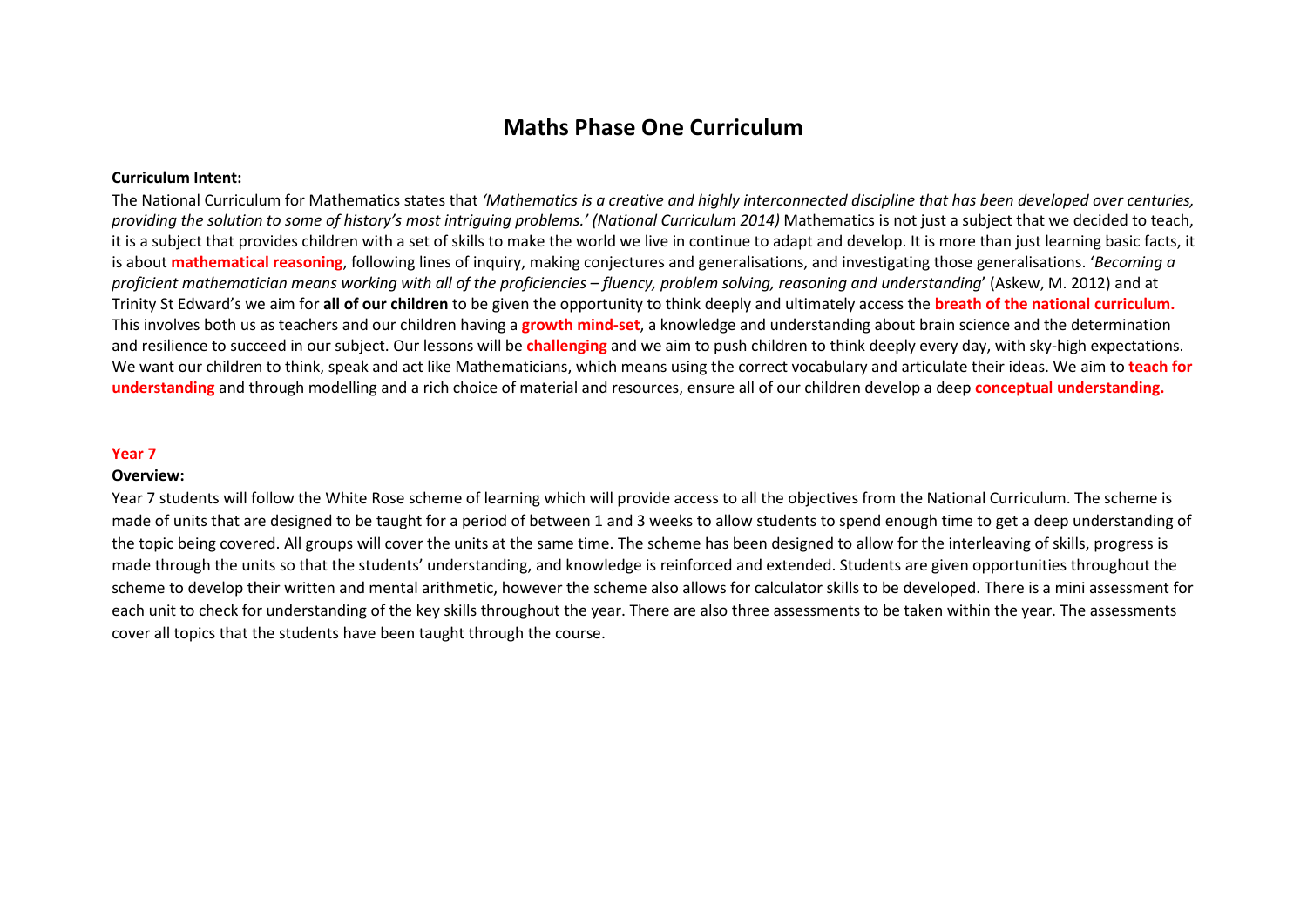# **Content:**

| Term 1                    | Term 2                         | Term <sub>3</sub>          | Term 4                     | Term 5                     | Term 6                          |
|---------------------------|--------------------------------|----------------------------|----------------------------|----------------------------|---------------------------------|
| <b>Algebraic Thinking</b> | <b>Place value and</b>         | <b>Applications of</b>     | <b>Directed number and</b> | <b>Lines and angles</b>    | <b>Reasoning with</b>           |
|                           | proportion                     | number                     | fractional thinking        |                            | number                          |
|                           |                                |                            |                            |                            |                                 |
| Sequences<br>$\bullet$    | Ordering integers<br>$\bullet$ | Problems with<br>$\bullet$ | Operations &<br>$\bullet$  | Constructing,<br>$\bullet$ | Developing<br>$\bullet$         |
| Algebraic notation        | & decimals                     | addition &                 | equations with             | measuring & using          | number sense                    |
| Equality &                | FDP equivalence<br>$\bullet$   | subtraction                | directed number            | geometric notation         | Sets & Probability<br>$\bullet$ |
| equivalence               |                                | Problems with<br>$\bullet$ | <b>Fractional thinking</b> | Develop geometric          | Prime numbers &                 |
|                           | Within this unit we will       | multiplication &           | Addition and<br>$\bullet$  | notation                   | Proof                           |
| During this unit we will  | develop our place              | division                   | subtraction of             |                            |                                 |
| start by exploring        | value knowledge with           | Fractions &<br>$\bullet$   | fractions                  | Students will start to     | During this unit                |
| sequences in detail,      | integers up to one             | percentages of an          |                            | measure increasingly       | students will review            |
| using diagrams, graphs    | billion and decimals to        | amount                     | The first part of this     | complex diagrams           | and extend their                |
| and lists of numbers.     | hundredths. We will            |                            | unit is designed to        | using correct              | mental strategies with          |
| We will use these         | use number lines, as           | The first part of this     | extend and deepen the      | mathematical notation.     | a focus on using a              |
| representations to        | well as other                  | unit is focused on         | student's                  | This will include three    | known fact to find              |
| recognise the             | representations to             | solving problems with      | understanding of           | letter notation for        | other facts. They will          |
| difference between        | ensure conceptual              | addition, subtraction,     | directed number.           | angles, the use of         | also be introduced to           |
| linear and non-linear     | understanding.                 | multiplication and         | Multiple                   | hatch marks to indicate    | probability and learn           |
| sequences.                | Building on this work          | division; extending and    | representations and        | equality and the use of    | about sets, set                 |
| We then begin to          | with decimals, we will         | building on the formal     | contexts will be used      | arrows to indicate         | notation and                    |
| understand and use        | start to develop a deep        | methods students have      | to enable students to      | parallel lines. They will  | systematic listing              |
| algebra notation,         | understanding of the           | developing in KS2.         | appreciate the             | also start to learn and    | strategies. This block          |
| developing a deep         | links between                  | Problems will be drawn     | meaning behind             | use new geometric          | will provide students           |
| understanding of basic    | fractions, decimals and        | from the contexts of       | operations with            | language, learn the        | with the opportunity to         |
| algebraic forms and       | percentages so that            | perimeter, money,          | negative integers. This    | names and properties       | revisit work with               |
| substituting into         | they can convert               | charts and tables,         | block also provides        | of a range of polygons.    | fractions, decimals and         |
| expressions. Finally, we  | fluently between those         | frequency tree, area       | valuable opportunities     | Angle rules will be        | percentages. They will          |
| will start to focus on    | most commonly seen             | and mean, allowing         | for revising and           | introduced and used to     | be encouraged to                |
| the meaning of            | in real-life.                  | students to apply their    | extending earlier          | form short chains of       | develop their                   |